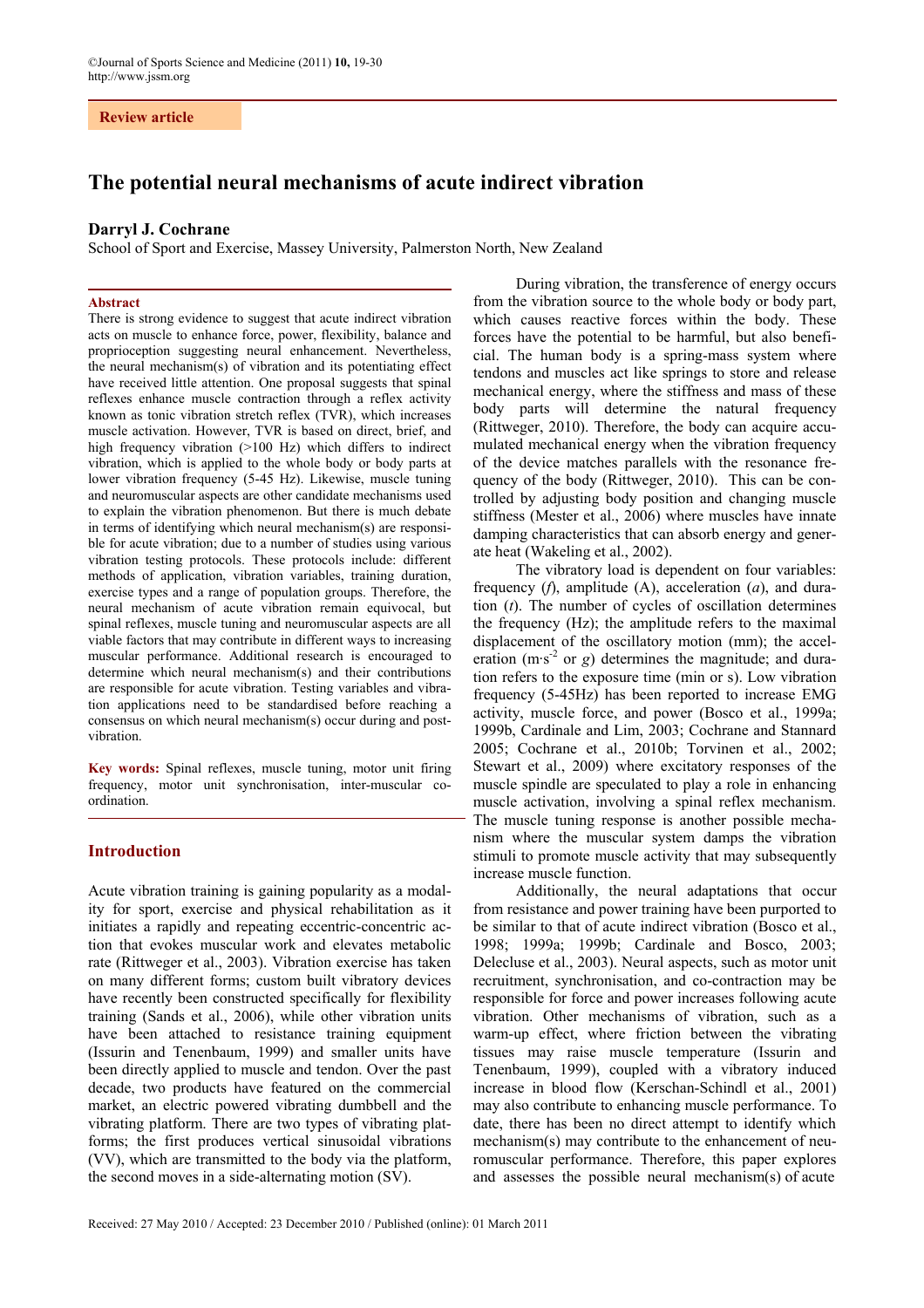indirect vibration.

### **Methodology**

A search was conducted using the following electronic databases: Medline, PubMed, ISI Web of Knowledge and Scopus. Key search words included, vibration and wholebody vibration; which were used in combination with spinal reflexes, muscle tuning, neuromuscular (motor unit firing frequency, synchronisation, intermuscular coordination) and central motor command. Articles were checked for relevant content and were included based on the following criteria: 1. published in English; 2. examined acute (single session) vibration; 3. the participants were healthy and trained, 4. conference abstracts and proceedings were excluded.

# **Types of vibration**

As mentioned previously there are many different methods of producing acute vibration. Small vibratory units have been applied directly to the muscle or tendon (Warman et al., 2002; Jackson and Turner, 2003); while larger custom-built vibratory units have been constructed for flexibility training (Kinser et al., 2008; Sands et al., 2006; 2008), and resistance training to elicit vibration transmission through cables of various machines (Issurin and Tenenbaum, 1999).

Over the last decade, two commercial forms of acute indirect vibration are available for consumer use, the vibrating platform and vibrating dumbbell, which produce vertical sinusoidal vibration. As stated earlier, two types of vibrating platforms exist that involve standing and/or performing dynamic and/or static exercises. One type of platform oscillates around a central axis, where a crankshaft on each side of the platform translates to a rotationalmotion of the electro-motor into a vertical displacement, inducing a seesaw motion, of which the amplitude is either small closer to central axis or larger near the edge of the platform (0-10 mm). The second commercial machine has electro-motors that produce vertical synchronous vibration where both legs vibrate as the platform moves predominately in the vertical direction, which results in simultaneous and symmetrical movement of both sides of the body during the vibration exposure. The foot placement of this platform is independent of amplitude and has a pre-setting of two ranges; 0-2 mm or 4-6 mm. Commercially manufactured handheld powered vibrating dumbbells have also been developed to target the upper-body where the central handle of the dumbbell rotates producing oscillatory movements to the body.

Various vibration protocols have examined the purported neural mechanism(s), through the investigation of different vibration equipment, varying vibration frequencies, amplitudes and durations, various exercises and participant types; all of the above could potentially influence the outcome measures. Additionally, a difference exists in applying the vibration by direct or indirect methods. Direct vibration is normally applied to muscle or tendon at a high vibration frequency (100-150 Hz), at a small amplitude (1-2 mm) for a short period of time (2-15 s), resulting in a transient increase in muscle activity known as the tonic vibration reflex (Eklund and Hagbarth,

1966). However, indirect vibration typically uses a lower vibration frequency (25-45 Hz), set at a high amplitude (2-10 mm) with longer duration time of either continuous (3-5 min) or intermittent exposure (30-60 s), where the vibration is applied through the feet (platform) or hands (cable or dumbbell).

Even so, there is still a lack of prescriptive guidelines for vibration, which makes it difficult to compare the various studies. The optimal vibration frequency, amplitude, duration and the type of exercises to perform remains equivocal due to inadequate validation of these variables. This aside, some experiments have failed to include appropriate control and/or sham conditions, giving uncertainty to the value of vibration. There is additional concern over the potential difference in vibration transmission between side-alternating (SV) and vertical (VV) vibration platforms. Earlier, Rittweger et al. (2001) proposed a hypothesis that in SV, the feet alternate between up and down positions, causing pelvis rotation and flexion of the spinal column, which decreases vibration transmission to the head. To test this hypothesis Abercromby et al. (2007b) compared SV and VV platforms at a set vibration frequency and amplitude  $(f=30)$ Hz, A=4 mm) while performing slow dynamic squats (4s up and 4 s down) from 10 to 35° knee flexion. They found that vibration transmitted to the upper-body and head was 71 to 189% greater during VV than SV and concluded that the pelvis damped the vibration energy more during SV than the VV. However, a complete kinematic analysis of SV and VV conducted over a larger range of knee angles across different vibration frequencies and amplitudes are required to validate this claim.

In another study, the same authors (Abercromby et al., 2007a) investigated muscle activity of SV and VV (f  $= 30$  Hz,  $A = 4$  mm). They reported that during dynamic (from 10° to 35°of knee flexion, at a tempo of 4 s up 4 s down) and static squatting (18.5° knee flexion) the lower limb extensors (vastus lateralis and gastrocnemius) were activated significantly more during SV than VV; and the activation of the tibialis anterior was significantly greater during VV than SV. Therefore, it would be of interest to conduct additional static squat experiments at a variety of fixed knee angles and perform dynamic squats over a larger range of knee flexion to identify if further differences in muscle activation exist between VV and SV.

### **Spinal reflexes**

It is suggested that acute vibration may improve muscular performance via neurogenic potentiation involving the spinal reflexes and muscle activation (Cardinale and Bosco, 2003, Rittweger et al., 2003). The main evidence in supporting neurogenic potentiation is based on measurements of the tonic vibration reflex (TVR). Previous studies have reported that a vibration stimulus is capable of augmenting muscle spindle activity, which causes an excitatory response in the primary endings of noncontracting muscle (Burke et al., 1976; Ribot-Ciscar et al., 1998). As a result of direct vibration, an ensuing muscle contraction occurs with reciprocal inhibition of its antagonists, which has been termed the TVR (Eklund and Hagbarth, 1965; 1966; Matthews, 1966). This elicits an excitatory response of the muscle spindle Ia fibres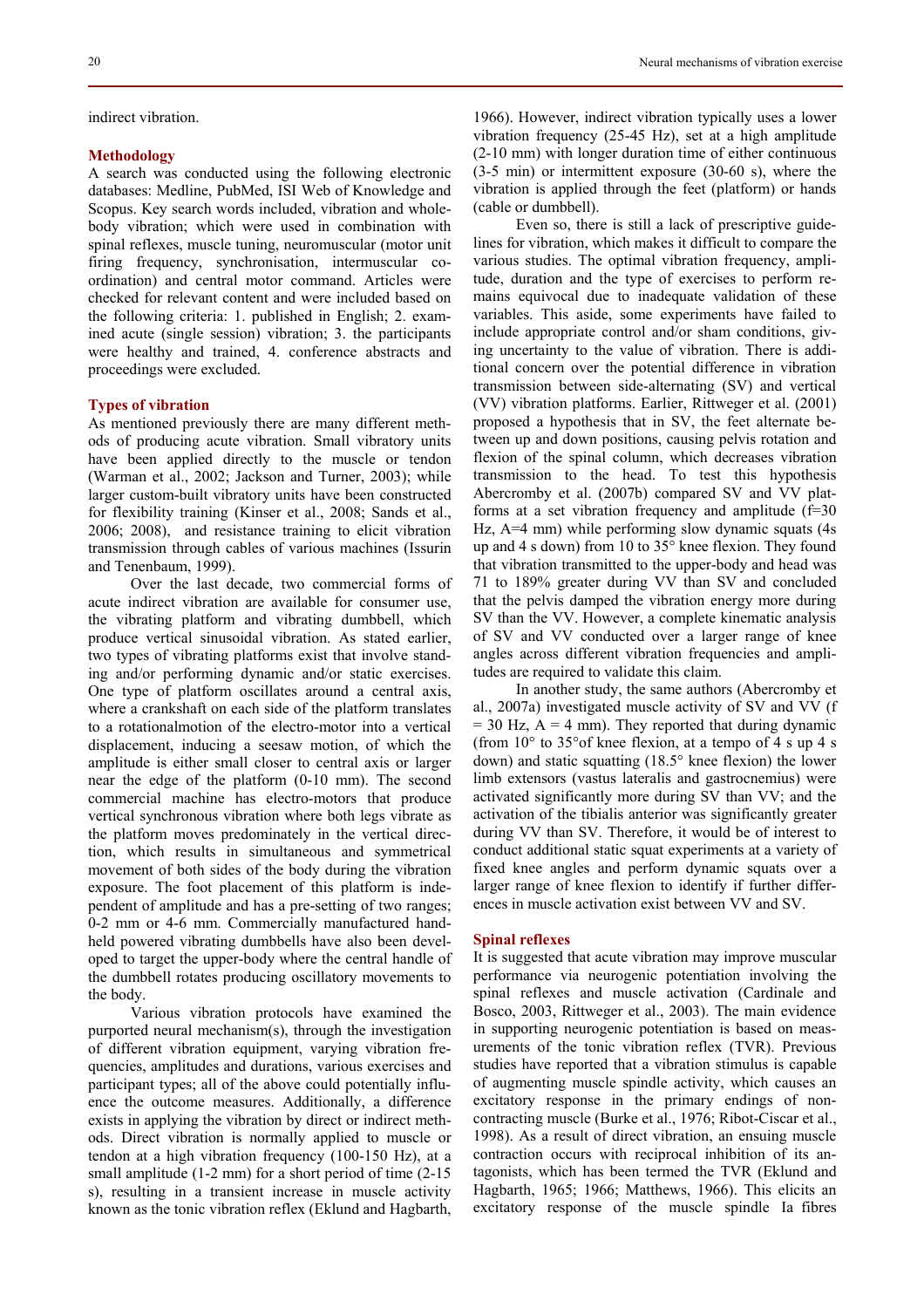**Table 1. Evidence for Spinal Reflexes.** 

| <b>Author</b>          | <b>Participants</b>                                | <b>Vibration Metho Exercise</b> |                              | <b>Frequency</b> |                | <b>Amplitude Duration</b>              | <b>Results</b>                                                                                                                                                                                                                                                |
|------------------------|----------------------------------------------------|---------------------------------|------------------------------|------------------|----------------|----------------------------------------|---------------------------------------------------------------------------------------------------------------------------------------------------------------------------------------------------------------------------------------------------------------|
|                        |                                                    | (type)                          | <b>Type</b>                  | (Hz)             | (mm)           |                                        |                                                                                                                                                                                                                                                               |
| Armstrong et al., 2008 | 19 RA $(8\text{A}, 11\text{C})$                    | VV platform                     | <b>SS</b>                    | 40               | $2-4mm$        | min                                    | There was a significant suppression of the H-Reflex 1 min post-vibration.                                                                                                                                                                                     |
| Burke et al., 1976     | 18 H $(\delta, \mathcal{Q} = NR)$                  | Direct vibration                | Static                       | 20-220           | 1.5            | 4s                                     | Both primary and secondary spindle endings respond with repetitive discharge<br>when vibration was applied to the tendon of the non-contracting muscle. The<br>responses of the primary endings were reduced during muscle vibration                          |
| Cochrane et al., 2008  | 12 RA Young, 12<br>RA Old $(6\text{A}, 6\text{C})$ | VV leg press                    | SS &<br>Jendrassik           | 30               |                | 4 mins                                 | $VV$ + Jendrassik contraction increased $VO2$ by 27.6% for the old and 33% for<br>the young group but there were no significant difference between the groups                                                                                                 |
| Cochrane et al., 2009  | $9RA(\textcircled{3})$                             | SV platform                     | <b>SS</b>                    | 6                | 3.1            | 15 <sub>s</sub>                        | 6 Hz significantly increased muscle-tendon complex, contractile length, and                                                                                                                                                                                   |
|                        |                                                    | Control                         | <b>SS</b>                    | $\Omega$         | $\overline{0}$ | 15 <sub>s</sub>                        | EMG modulation compared to 0 Hz.                                                                                                                                                                                                                              |
| Hopkins et al., 2008   | 11 RA $(6\text{C}, 6\text{C})$                     | SV platform                     | <b>SS</b>                    | 26               | $\sim$ 4       | $5 \times 1$ min                       | Vibration did not show any significant changes in quadriceps stretch reflex                                                                                                                                                                                   |
|                        | 11 RA $(6\text{A}, 6\text{C})$                     | Control                         | <b>SS</b>                    | $\theta$         | $\theta$       | $\mathbf{0}$                           | amplitude or latency.                                                                                                                                                                                                                                         |
| Melnyk et al., 2008    | 13 RA $(\delta, \mathcal{Q} = NR)$                 | VV platform                     | <b>SS</b>                    | 30               | 4              | $2 \times 1$ min                       | Vibration significantly decreased tibial translation and significantly increased                                                                                                                                                                              |
|                        | 11 RA $(\delta, \mathcal{Q} = NR)$                 | Normal activity                 | <b>NA</b>                    | <b>NA</b>        | NA             | NA                                     | short latency response o lateral and medial hamstring muscles.                                                                                                                                                                                                |
| Nishihira et al., 2002 | 17 HP $(\mathcal{S}, \mathcal{Q} = NR)$            | SV platform                     | SS                           | 25               | NR.            | $3 \times 3 \text{mins}$               | The H/M ratio was significantly greater post-vibration compared to pre values.                                                                                                                                                                                |
| Rittweger et al., 2003 | 19 RA $(9\textcircled{3}, 10\textcircled{2})$      | SV platform                     | DS to                        | 26               | 6              | 349 s                                  | Immediately post-vibration tendon patellar tendon reflex amplitude was signifi-                                                                                                                                                                               |
|                        |                                                    |                                 | exhaustion                   | $\theta$         | 0              | 515 s                                  | cantly greater compared to exhaustive dynamic squatting without vibration.                                                                                                                                                                                    |
| Ritzmann et al., 2010  | 10 RA $\varphi$ (5 $\varphi$ , 5 $\varphi$ )       | SV platform<br>Ankle Ergometer  | <b>SS</b><br><b>Standing</b> | $5 - 30$         | 4              | 10 <sub>s</sub>                        | The ankle ergometer used to evoke the stretch reflex latency of tricep surae was<br>almost identical to the latency of the same muscle group that received vibration,                                                                                         |
|                        |                                                    |                                 | upright                      | NA               | <b>NA</b>      |                                        | supporting the idea that vibration induces stretch reflexes.                                                                                                                                                                                                  |
| Roll et al., 1989      | 27 H $(\delta, \mathcal{Q} = NR)$                  | Direct vibration                | <b>Static</b>                | 10-200           | $0.2 - 0.5$    | 20 s<br>$\alpha \alpha$ $\alpha \beta$ | Muscle spindle primary endings were the most sensitive to the vibration.<br>$\mathbf{v} = \mathbf{v} \cdot \mathbf{v}$ , $\mathbf{v} = \mathbf{v} \cdot \mathbf{v}$ , $\mathbf{v} = \mathbf{v} \cdot \mathbf{v}$ , $\mathbf{v} = \mathbf{v} \cdot \mathbf{v}$ |

 $RA$  = Recreationally active;  $H$  = Healthy; SV= Side alternating vibration; VV = Vertical vibration; DS= Dynamic squat; SS = Static squat; NA = Not Applicable; NR = Not reported

(Burke et al., 1976, De Gail et al. 1966, Roll et al. 1989), which is mediated by monosynaptic and polysynaptic pathways (Matthews, 1966; Romaiguere et al., 1991). The excitability of the motoneurons innervating the antagonist muscles are depressed by reciprocal inhibition (De Gail et al., 1966; Lance et al., 1966), and the monosynaptic stretch reflexes of the vibrated muscle are suppressed during the vibration (De Gail et al., 1966; Marsden et al., 1969).

Burke et al. (1976) found that when direct vibrations of 20-220 Hz (Table 1) were applied to a tendon of non-contracting muscle, the primary endings responded more during high frequency vibration than secondary endings, which corresponded to earlier findings from cat studies conducted by Bianconi and van der Meulen (1963) and Brown et al. (1967). However, Burke et al. (1976) also found that both primary and secondary endings respond by discharging in synchrony to the vibration stimulus, which contradicts Bianconi et al. (1963) findings. The explanation for this discrepancy is that Bianconi et al. (1963) did not differentiate between endings that were unresponsive and those capable of being activated from vibration.

When the vibratory stimulus is applied to an agonist muscle it causes reciprocal

inhibition of the antagonist motoneurons (Bishop, 1974); but when vibration is applied simultaneously to the agonist and antagonist muscles, the facilitatory effect of each muscle group is inhibited (Hagbarth, 1967). However, when both muscles independently vibrate they show a strong TVR (Bishop, 1974). Vibration also causes suppression of the muscle's phasic stretch reflexes (De Gail et al., 1966; Marsden et al., 1969). Arcangel et al. (1971) observed that during tendon vibration, the Achilles tendon reflex and the Hoffmann response (H response) were suppressed, but in the post-vibratory period the reflexes were potentiated, indicating that pre-synaptic inhibition of the Ia afferent terminals occurred (Gillies et al., 1969). Desmedt et al. (1978) confirmed that motor unit recruitment was suppressed by the direct application of high vibration amplitudes, which caused pre-synaptic inhibition of Ia afferents.

According to Bishop (1974), four factors affect the TVR response: 1) the location of the vibration; 2) the excitability state of the CNS; 3) the initial length of muscle i.e. pre-stretch; and 4) the vibration frequency and amplitude. Research has suggested that the initial muscle length influences the strength of the TVR where further lengthening of a muscle will induce a stronger TVR (Bishop, 1974; Eklund and Hagbarth, 1966). Vi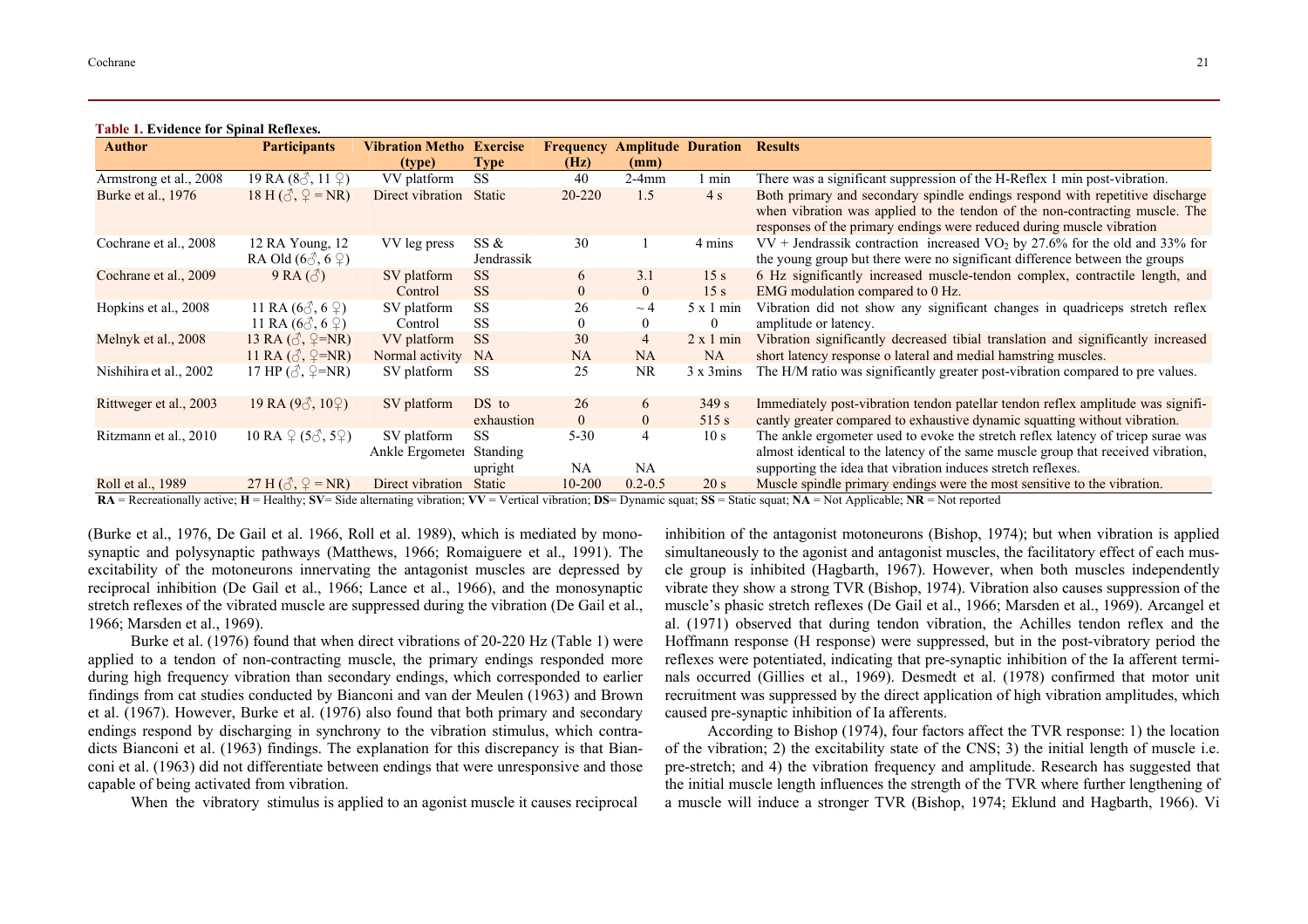bration amplitude can determine the amount of stretch occurring within the muscle. Matthews (1966) and Brown et al. (1967) reported that in decerebrated cats increasing the vibration amplitude caused an increase in TVR, as this activated a larger number of muscle-spindle endings and caused more  $\alpha$  motoneurons to be activated (Luo et al., 2005). However, the range of amplitude, which caused augmentation, occurred between 25-150 µm (Bishop 1974). Moran et al. (2007) argued that higher vibration amplitudes may only benefit sub-maximal contractions and proposed that in maximal voluntary contractions the Ia afferent discharge may reach a saturation threshold, where vibration is unable to cause further increases in Ia afferent inflow. Supporting evidence is based on observations that state, vibration can only increase maximal isometric contraction force and EMG activity when fatigue is present in the intrafusal fibres (Bongiovanni and Hagbarth, 1990) or when  $\alpha$ -fibre are blocked (Hagbarth et al., 1986).

The Jendrassik manoeuvre is a procedure that involves contracting remote muscles, normally of the upperbody (particularly the forearm and jaw muscles) to induce a reflex response (Jendrassik, 1885). A common method for eliciting a reflex is to grasp the hands and pull them apart – this potentiates the stretch reflex and H-reflex (Delwaide and Toulouse, 1980; Dowman and Wolpaw, 1988). Using a prototype vibration machine consisting of a motorised horizontal leg press fitted with two electrically powered motors to the rear of the foot plate; young (21.5y) and old (69.2y) participants were vibrated at 30 Hz  $(A = 1$  mm), whilst performing the Jendrassik manoeuvre for four minutes (Cochrane et al., 2008). This involved pulling with both arms a dual handle load cell at 10% maximal voluntary contraction while seated with their feet on the vibrating plate of the leg press with the knees flexed at 70°. The authors reported that superimposing the Jendrassik manoeuvre upon vibration enhanced metabolic rate in both young (27.6%) and old (33%) groups, but there were no significant differences between the groups (Table 1). Further, using a side-alternating vibration (SV) platform, acute low frequency vibration (f  $= 6$  Hz,  $A = 3.1$  mm) produced a temporal association between EMG activity and muscle contractile tissue displacement suggesting that muscle lengthening may be a prerequisite to eliciting probable stretch reflexes (Cochrane et al., 2009).

However, in a follow up study (Cochrane et al., 2010a) reported that after five minutes of continuous acute indirect vibration ( $f = 26$  Hz,  $A = 6$  mm, SV) there was minimal change in patellar tendon reflex properties, but muscle twitch characteristics were potentiated indicating that a greater myogenic response was present compared to a neural-mediated effect of a reflex potentiation. Likewise, Hopkins et al. (2008) found no effect on the patellar tendon reflex after intermittent (5 x 1 min bouts) vibration exposure ( $f = 26$  Hz,  $A = 4$  mm, SV). Other studies have reported enhancement of the stretch reflex, for example, Melnyk et al. (2008) initiated the stretch reflex in the hamstrings by inducing an anterior tibial translation during standing; they also compared the reflex response between two groups that performed either intermittent (2 x 1 min) vibration (f=30 Hz, A= 4 mm, VV) or normal activity (control). The researchers found postvibration, that anterior tibial translation displacement decreased with a corresponding increase in EMG of the hamstring short latency response. The authors concluded that the effect of increased knee stability caused reflex excitability. However, it is inconclusive whether the stretch reflex was the causal factor in decreasing anterior tibial translation because the control group did not perform the same protocol without vibration. An earlier study reported an increase in the patellar tendon reflex immediately following exhaustive squatting exercise with continuous vibration ( $f = 26$  Hz,  $A = 12$  mm, SV) and extra load (40% of body mass). The authors concluded that  $\alpha$  motoneurons were augmented by the vibration, which recruited high-threshold units and muscle fibres (Rittweger et al., 2003). To date, only one study has confirmed that stretch reflexes were induced during vibration  $(f = 5-30$  Hz,  $A = 4$  mm, SV) (Ritzmann et al., 2010). This study measured the EMG activity of the soleus and medial gastrocnemius muscles during different vibration frequencies in comparison to an evoked stretch reflex of the same muscle groups using a custom-built ankle ergometer and found that the EMG activity was identical between the vibration and the evoked stretch reflex, indicating the existence of vibration-induced reflexes.

Currently, two studies have examined the response of the H-reflex following acute indirect vibration, both producing different results. Nishihira et al. (2002) found that the H-reflex and H max/M max ratio was enhanced, suggesting that motoneuron excitability was heightened; while Armstrong et al. (2008) found the H-reflex was suppressed (Table 1). The disagreement in these findings was most likely due to different vibration and H-reflex protocols. Nishihira et al. (2002) used three sets of three minute vibration protocol ( $f = 25$  Hz,  $A =$  not reported, SV) where the H-reflex was activated from a seated position, which differed to Armstrong et al. (2008) one minute duration performed on a VV platform ( $f = 40$  Hz,  $A = 2-4$ mm) where the H-reflex was activated from a supine position. Major limitations to the above studies were that both lacked a control group and both failed to disclose the exact testing protocol of the H-reflex.

In summary, the proposed mechanism of acute indirect vibration causing a response similar to that of TVR cannot be supported (Nordlund and Thorstensson, 2007). TVR requires vibration to be directly applied to the muscle or tendon at high vibration frequencies (>100 Hz), typically other vibration methods such as, platforms and dumbbells are not directly applied to the body and are subjected to lower frequencies (20-45 Hz) and longer exposure times (>30s). Therefore, it is difficult to uphold the view that acute indirect vibration may act through a spinal mechanism, such as TVR. However, vibration may cause an indirect involvement of muscle spindles, where other sensory inputs may influence gamma  $(\gamma)$  motoneuron activity, causing changes to spindle input (Gandevia 2001). Additionally, the evidence is inconclusive whether acute indirect vibration potentiates stretch reflexes, this is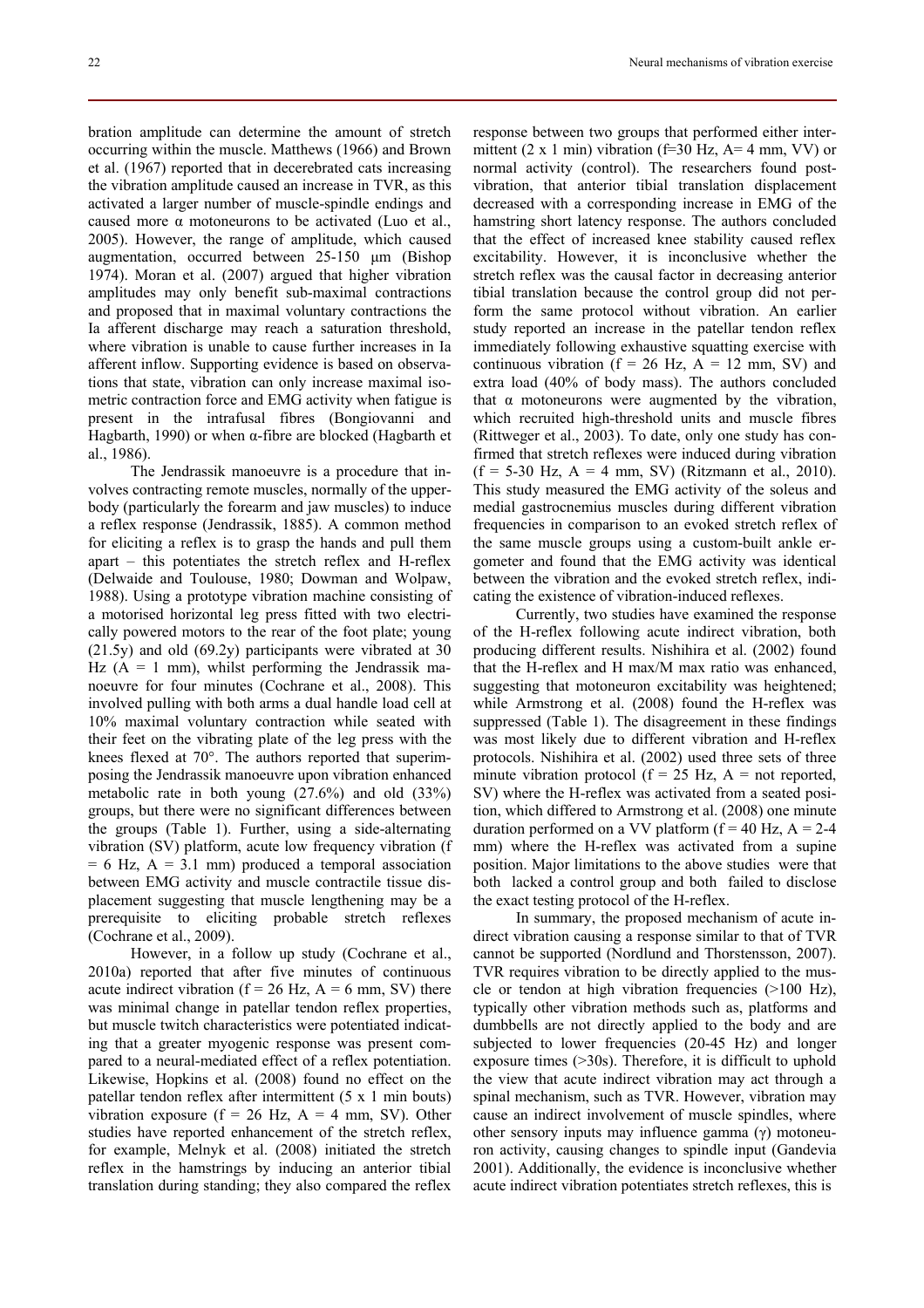|               | Table 2. Evidence for Muscle Tuning         |                      |                 |                           |                                   |     |                                     |
|---------------|---------------------------------------------|----------------------|-----------------|---------------------------|-----------------------------------|-----|-------------------------------------|
| <b>Author</b> | <b>Participants</b>                         | <b>Vibration</b>     |                 | <b>Exercise Frequency</b> | <b>Amplitude Duration Results</b> |     |                                     |
|               |                                             | <b>Method</b> (type) | <b>Type</b>     | (Hz)                      | (mm)                              |     |                                     |
| Wakeling      | 14 HP                                       | Voluntary            | Isometric       | NA                        | NA                                | NA  | Soft tissue vibration frequency and |
| and Nigg,     | $(7\text{J}, 7\text{J})$                    | contractions         | $\&$ isotonic   |                           |                                   |     | damping increased with both the     |
| 2001          |                                             |                      |                 |                           |                                   |     | force production and the shorten-   |
|               |                                             |                      |                 |                           |                                   |     | ing velocity of the muscle.         |
| Wakeling      | 10 HP $(\textcircled{\scriptsize{\wedge}})$ | VV platform          | <b>Standing</b> | $10-65$                   | 5                                 | 6 s | Increased EMG<br>and<br>activity    |
| et al., 2002  |                                             |                      | upright         |                           |                                   |     | damping of vibration occurred       |
|               |                                             |                      |                 |                           |                                   |     | when the frequency input was        |
|               |                                             |                      |                 |                           |                                   |     | close to the natural frequency of   |
|               |                                             |                      |                 |                           |                                   |     | the soft tissue.                    |

#### **Table 2. Evidence for Muscle Tuning**

 $HP =$  Healthy participants;  $VV =$  Vertical vibration;  $NA =$  Not Applicable

due to the different vibration protocols, applications and durations; therefore it remains undetermined whether spinal reflexes are the causal mechanism.

#### **Muscle tuning**

There is evidence to suggest that the body is capable of tuning its muscle activity in order to reduce the vibrations that are passing through the soft tissue that may produce a detrimental effect (Nigg, 1997). The amount of muscle activity required is dependent on the level of vibration, where maximal muscle activation can reduce or purge oscillations within the tissues. Everyday activities such as walking, running and jumping result in impact forces, from the collision of the heel with the ground, producing vibrations of 10–20 Hz to the lower limbs (Wakeling and Nigg, 2001), where an input signal from the impact force produces muscle activity or 'tuning' response to reduce soft tissue vibrations. This activation or tuning supposedly occurs shortly before the heel strikes the ground (Nigg, 1997). Consequently, muscle tuning relies on three components: i) the frequency and amplitude of the input force, ii) the vibration resonance of the soft tissue and iii) the level of muscle activity. To test the activation level of additional muscles from vibrations, a hydraulic actuator was used to mimic the force during running, by directly evoking vibrations onto the sole of a foot using a range of vibration frequencies (10-65 Hz) (Wakeling et al., 2002). The study found that damping occurred in the lower limb soft tissues and resonance reduction occurred at heel strike (Table 2). However, the natural frequency of the soft tissues did not change and paralleled the frequency of the input. The mechanism of this response remains unclear, but if damping does occur in soft-tissues, where resonance is minimised at heel strike and the changes in frequency are a consequence of altered muscle activity then energy absorbed by the muscle is likely to involve cross-bridge cycling (Ettema and Huijing, 1994, Wakeling et al., 2002). Consequently, damping vibration will depend on the individual's neuromuscular (muscle spindle) response, the sensitivity of joint and skin receptors, the proportion of muscle fibre types and viscoelastic (stiffness) elements (Bazzett-Jones et al., 2008). Due to impact forces, there is a possibility of vibrations occurring in soft tissues that have viscoelastic properties. Mechanical energy from the vibration can be stored and returned from the elastic structures of the muscle-tendon complex where the damping of vibrations may result in a net dissipation of mechanical energy that can be absorbed by activated muscle.

In summary, impact forces create vibrations in the foot where the vibrations travel through the lower limb musculature. To prevent resonance, soft tissues damp the vibrations, which cause sensory organs to send impulses to the CNS to increase muscle activity and adjust joint stiffness. The muscle tuning mechanism relies on the input force, the vibration response of the tissue and the level of muscle activity, which can make it difficult to analyse (Cardinale and Wakeling, 2005). There are similarities between single repeated impact inputs and continuous vibrations suggesting that the tissues minimise vibrations despite the input force mode. However, the validation of the muscle tuning hypothesis is dependent on developing further studies to determine the effect of vibration amplitude on tissue response.

### **Neuromuscular**

The increase in muscle force and power following acute indirect vibrations are purported to be similar to resistance training (Bosco et al., 1998; 1999a; 1999b; Cardinale and Bosco, 2003; Delecluse et al., 2003). According to Cardinale and Bosco (2003), resistance training and vibration place load on the neuromuscular system. During resistance training, extra load is added to increase the influence of gravity, in the form of barbells, dumbbells, rubber bands or manual resistance. Resistance in terms of vibration is altered by adjusting vibration frequency and/or amplitude, which increases the acceleration and force placed on the body. Increasing the acceleration has the ability to modify the neuromuscular aspects through neurogenic and myogenic factors. The initial changes (1-3) weeks) due to resistance and power training are often attributed to neural adaptations (Aagaard et al., 2002; Gabriel et al., 2006; Sale 1988; Staron et al. 1994). However, protein synthesis, a precursor for hypertrophy can occur after one resistance training session (Chesley et al. 1992), changes in muscle size (hypertrophy) occur four to six weeks after training commences (Kraemer et al., 2002). Therefore, a closer examination of how acute indirect vibration may influence neural responses of motor unit firing, motor unit synchronisation, inter-muscular coordination is required.

#### **Motor unit firing frequency**

Motor unit firing frequency refers to the **number of im**pulses per second that the muscle fibre of a motor unit receives from the motoneuron. The force output of every motor unit can be varied by the firing frequency from 10 to 60 impulses per second during sustained contractions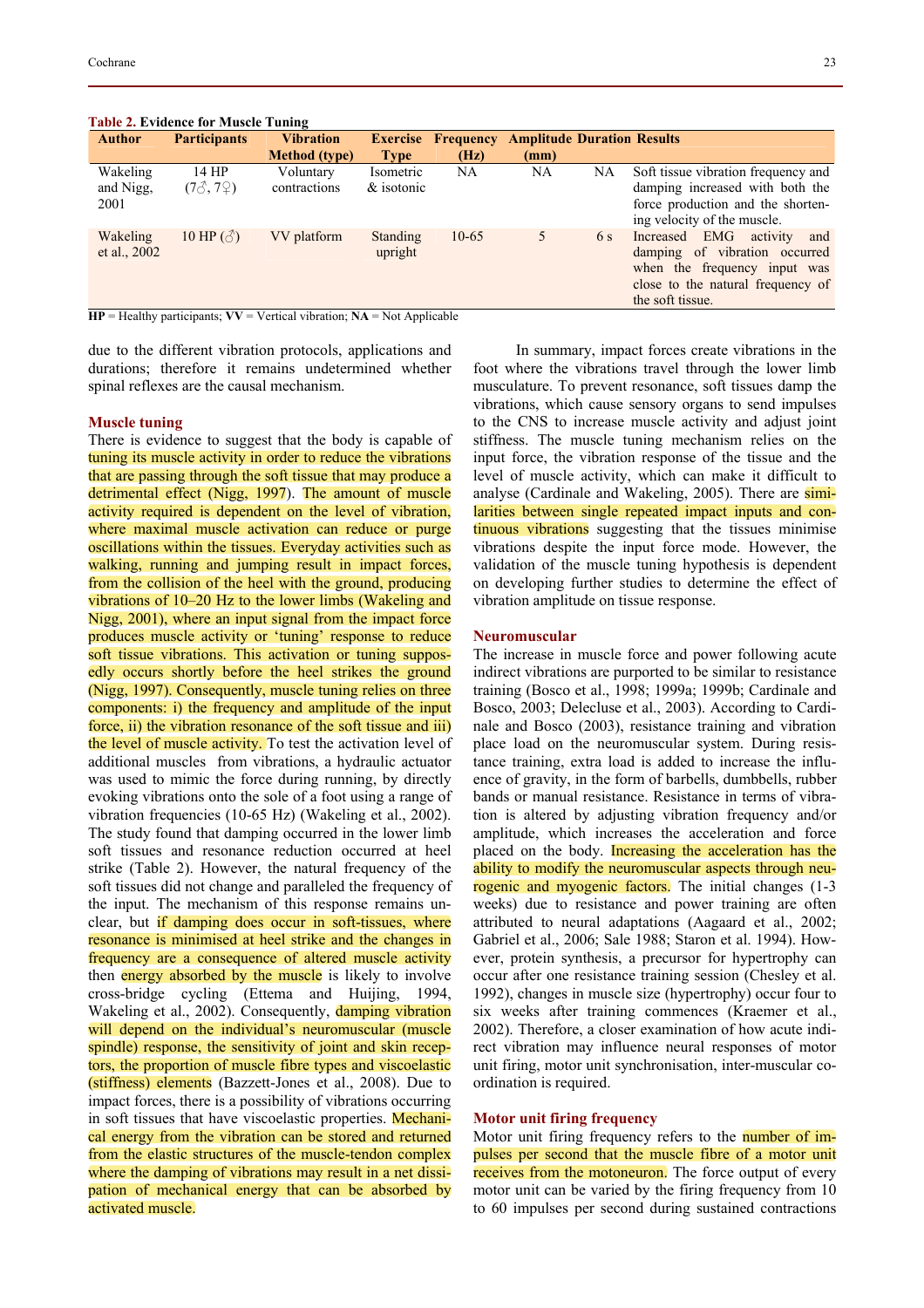(Sale, 2003). However, in high speed movements firing rates of 60-120 impulses per second are common during force production (Desmedt and Godaux, 1977). Force production increases as a result of increased motor unit recruitment and/or firing frequency. Therefore, when motor unit recruitment patterns and firing frequency rates are optimized, a maximal contraction force may occur. However, not all muscles exhibit the same characteristics; firing frequency and recruitment may differ from muscle to muscle.

Rapid changes in motor unit firing frequency have been reported in both young and older adults, after completing six weeks of resistance training (Kamen and Knight 2004). The authors found that vastus lateralis motor unit firing frequency increased by 15% and 49% in young and older adults, respectively during maximal isometric knee extension. Likewise, Patten et al. (2001) reported that the firing frequency of the abductor digiti minimi was significantly increased 48 hours after completing maximal isometric contractions. These results indicate that early increases in force output due to resistance training are partly caused by increased firing frequency. When high frequency vibrations (150 Hz) were applied over the tendons of ankle dorsiflexor muscles, Bongiovanni and Hagbarth (1990) reported that the firing frequency in non-fatigued muscle did not change; but the vibration caused an increase in force, EMG and firing frequency during fatiguing isometric maximal voluntary contractions (Table 3). Similarly, Griffin et al. (2001) reported that the firing frequency increased when direct vibration was applied to the distal tendon of the triceps brachii following a two minute sustained 20% maximal voluntary contraction (MVC). The authors suggest that during the isometric contraction muscle spindle activity declined to support the motoneuron pool, and consequently firing frequency decreased. However, muscle spindles are responsive to vibration, especially the Ia afferents (Burke et al., 1976; De Gail et al., 1966; Roll et al. 1989), which may prevent a decline in muscle spindle activity to support the motoneuron pool (Griffin et al., 2001).

In summary, application of direct brief vibration (10-20 s) to fatigued dorsiflexor muscles increased motor unit firing rate, enhanced EMG and augmented maximal force (Bongiovanni and Hagbarth, 1990). Likewise, motor unit firing frequency and isometric force increased in

fatigued arm muscles when short duration direct vibrations were applied every 2s for 10s (Griffin et al., 2001) suggesting that motor output facilitation occurs during brief vibratory periods. However, current research has focused on direct vibration in fatigued and non-fatigued muscle, the effects of acute indirect vibration on the rate of motor unit firing frequency of non-fatigued muscle during range vibration frequencies (25-45 Hz) and amplitudes (2-10 mm) are relatively untested. Therefore, carefully well-designed studies with the appropriate electrophysiological techniques are required to determine if motor unit firing frequency plays a role in enhancing neuromuscular measures.

## **Motor unit synchronisation**

Motor unit synchronisation relies on the **number of motor** units firing at any one time. Synchronisation occurs from branched inputs of pre-synaptic neurons that produce a common synaptic input to increase the chance of motoneurons discharging simultaneously (Fling et al., 2009). Increased motor unit synchronisation is one explanation used to account for the increase in force and power production following resistance training (Gabriel et al., 2006, Sale, 1988, Semmler, 2002). Milner-Brown et al. (1975) investigated the discharge rates of the first dorsal interosseous muscle and found that synchronisation was greater in weightlifters than control participants. However, synchronisation was estimated using an indirect method of averaging surface EMG signal with respect to motor unit discharge, which has since been challenged (Yue et al., 1995). By using direct motor unit measurements, Semmler and Nordstrom (1998) reported that resistance trained weightlifters produced a higher level of synchronisation compared to highly skilled musicians, indicating that synchronisation may be an adaptation of resistance training to enhance force production. Yao et al. (2000) found that during motor unit synchronisation, EMG increased by 65-135% with corresponding force fluctuations. Martin and Park (1997) reported that when direct vibration was applied to finger and wrist muscles, harmonic synchronisation decreased. However, subharmonic synchronisation increased when vibration frequency increased from 40 to 200 Hz, where high vibration frequency (>150 Hz) produced less motor unit synchronisation (Table 4).

Following acute indirect vibration, an enhancement

| <b>Author</b>                                 | <b>Participants</b>                             | <b>Vibration</b>                                     | <b>Exercise</b> | Frequency | <b>Amplitude Duration</b> |                     | <b>Results</b>                                                                                                                                                                                                                   |
|-----------------------------------------------|-------------------------------------------------|------------------------------------------------------|-----------------|-----------|---------------------------|---------------------|----------------------------------------------------------------------------------------------------------------------------------------------------------------------------------------------------------------------------------|
|                                               |                                                 | <b>Method</b> (type)                                 | <b>Type</b>     | (Hz)      | (mm)                      |                     |                                                                                                                                                                                                                                  |
| <b>Bongiovanni</b><br>and Hag-<br>barth, 1990 | 5H <sub>2</sub><br>$(\delta, \mathcal{Q} = NR)$ | Direct vibra-<br>tion dorsi-<br>flexor muscles       | SS              | 150       | 1.5                       | $20-25$ s           | Vibration had no effect on<br>firing frequency<br>of non-<br>fatiguing muscle, however<br>vibration caused an increase<br>in EMG, force and firing<br>frequency during fatiguing<br>isometric maximal voluntary<br>contractions. |
| Griffin et al.,<br>2001                       | 7 H<br>$(3\delta, 4\Omega)$                     | Direct Vibra-<br>tion triceps $\&$<br>biceps brachii | Isometric       | 110       | 3                         | 2s<br>every 10<br>S | The firing frequency of the<br>significantly<br>triceps<br>$1n-$<br>creased when vibration was<br>applied during 20% MVC                                                                                                         |

**Table 3. Evidence for Motor Unit Firing Frequency** 

 $H =$  Healthy;  $SS =$  Static squat;  $MVC =$  Maximal voluntary contraction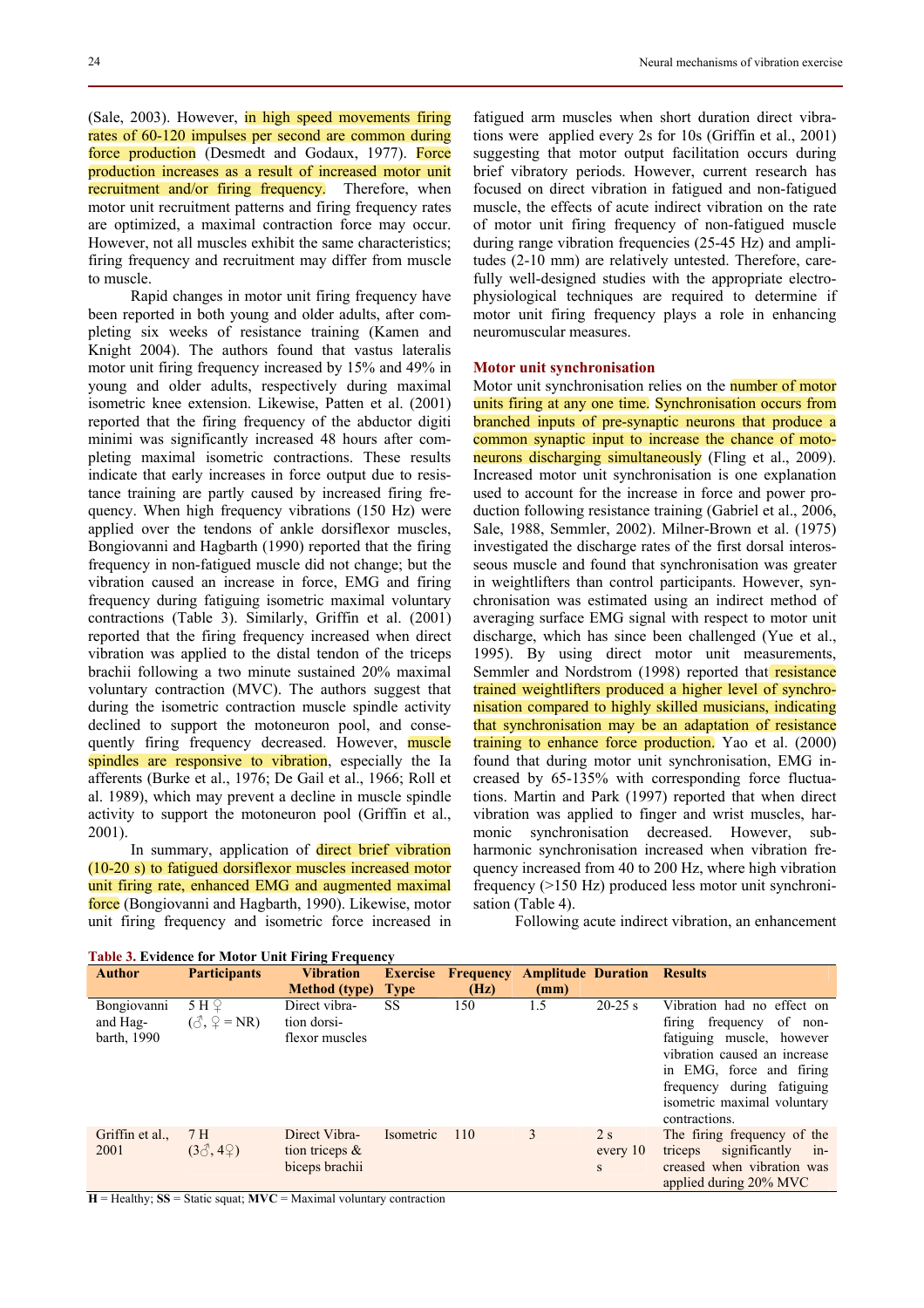| <b>Author</b>          | <b>Participants</b>  | <b>Vibration</b>     | <b>Exercise</b>      | <b>Frequency</b>  | Amplitude      | <b>Duration</b>         | <b>Results</b>                                                                 |
|------------------------|----------------------|----------------------|----------------------|-------------------|----------------|-------------------------|--------------------------------------------------------------------------------|
|                        |                      | <b>Method</b> (type) | Type                 | (Hz)              | (mm)           |                         |                                                                                |
| Bosco et al., 1999a    | 12 $\delta$ national | DB                   | <b>Elbow Flexion</b> | 26                | b.             | $5 \times 60 \text{ s}$ | During vibration %EMG <sub>rms</sub> significantly increased and elbow flexion |
|                        | boxers               |                      |                      |                   | 0              | $5 \times 60 s$         | power was significantly enhanced (14%) compared to no vibration.               |
| Bosco et al., 1999b    | 6 AT <sup>o</sup>    | <b>SV</b>            | <b>SS</b>            | 26                | 10             | $10 \times 60s$         | Leg press velocity-force and power-force relationship shifted to the           |
|                        |                      | Control              | <b>SS</b>            | $\overline{0}$    | $\overline{0}$ | $10 \times 60s$         | right after vibration                                                          |
| Bosco et al., 2000     | 14 RA                | <b>SV</b>            | Standing, SS,        | 26                | 10             | $5 \times 90$ s.        | Vibration increased leg press power (160% of body mass) by 7% and              |
|                        |                      |                      | lunge                |                   |                | 10 days                 | EMG/Power ratio significantly decreased                                        |
| Delecluse et al., 2003 | 18 UT <sup>2</sup>   | <b>VV</b>            | DS, SS, lunge        | $35-40$           | $2.5 - 5$      | $1-3 \times 2-6$        | There was a significant increase in isometric and dynamic knee exten-          |
|                        | 19 UT $\mathcal Q$   | Placebo              | DS, SS, lunge        | Low               | Low            | $\int x30-60 s$         | sor strength for vibration and resistance groups but there was no sig-         |
|                        | 18 UT <sup>2</sup>   | Resistance           | Cardio + knee        | Cardio (20mins),  |                | (3x/wk)                 | nificant difference between the two groups. Vibration increased EMG            |
|                        |                      |                      | $\&$ leg extensor    | $20RM$ (2wks).    |                | $12$ wks)               | activity in rectus femoris and medial gastrocnemius compared to pla-           |
|                        |                      |                      | strength             | $15RM$ (3wks),    |                |                         | cebo group.                                                                    |
|                        |                      |                      |                      | $12RM$ (3wks),    |                |                         |                                                                                |
|                        |                      |                      |                      | $10RM$ (4wks)     |                |                         |                                                                                |
|                        | 19 UT 2              | Control              | No training          | <b>NA</b>         |                | <b>NA</b>               |                                                                                |
| Martin and Park, 1997  | 10H                  | Direct vibration     | Isometric            | 40, 80, 100, 120, | $0.2 - 0.3$    | 60 s                    | Vibration frequency of greater than 150 Hz induced less motor unit             |
|                        |                      |                      | hand grip            | 150, 200 at 0.    |                |                         | synchronisation. When vibration increases subharmonic synchronisa-             |
|                        |                      |                      |                      | 10 or 20% MVC     |                |                         | tion increases but harmonic synchronisation decreases.                         |

#### **Table 4. Evidence for motor unit synchronisation.**

RA = Recreationally active; H = Healthy; AT = Athletes; UT = Untrained DB = Dumbbell; SV = Side alternating vibration; VV = Vertical vibration; DS = Dynamic squat; SS = Static squat; MVC = Maximal voluntary contraction; **NA**= Not applicable; **RM** = Repetition maximum

in EMG, force, and power production provides evidence of improved motor unit recruitment (Bosco et al., 1998; 1999a; 2000; Cardinale and Bosco, 2003; Delecluse et al. 2003). However, according to Yue et al. (1995), surface EMG is a poor indicator of motor unit synchronisation and caution is required when interpreting results.

In summary, it has been well documented that direct vibration activates the primary afferent endings of the motor spindles which activate the  $\alpha$  motoneurons to recruit previous inactive muscle fibres into contraction (Bishop 1974). Future indirect vibration studies should focus on whether a greater number of potential motor units are synchronised due to the transmission of vibration from proximal to distal muscle groups. Further, it is there is a suggestion that an optimal vibration frequency exists to increase motor unit synchronisation and any vibration frequencies above this level may cause motor unit synchronisation to decrease (Jackson and Turner, 2003; Martin and Park, 1997). It remains unclear to whether motor unit synchronisation occurs during acute indirect vibration, as no studies have specifically assessed single motor unit discharge.

### **Inter-muscular co-ordination**

Inter-muscular co-ordination is the interaction between muscle groups during muscular activity. Contraction of the agonists may be associated with simultaneous contraction of their antagonists (Sale, 1988). Tyler and Hutton (1986) reported antagonist cocontraction reduced agonist force production, indicated by a decrease in muscle activity (EMG). When performing new and complex tasks the co-contraction of antagonists through reciprocal inhibition may impair agonist contraction (Sale, 1988). However, through continual practice and training the level of co-contraction may be reduced, which could allow for a greater activation of the agonists. Carolan and Cafarelli (1992) reported that after eight weeks of knee extensor resistance training, force increased in the knee extensors with a reduction in antagonist (bicep femoris) co-contraction, which was shown by a decrease in bicep femoris EMG activity (Table 5).

It has been stated that acute indirect vibration causes neural changes synonymous to that of resistance and power training (Bosco et al., 2000). If true, an improvement in agonist activation and increased inhibition of antagonist muscles should also exist. Evidence from acute direct vibration studies suggest that an excitatory response of the muscle spindle occurs, which activates the Ia afferents. These afferents in turn, excite the  $\alpha$ motoneurons of the homonymous muscle, which may uncouple the co-contraction of agonist-antagonists (Eklund and Hagbarth, 1966). Rothmuller and Cafarelli (1995) have reported that antagonist co-contraction increased during fatigue and vibration elicited a greater co-contraction than the control condition, but the co-contraction did not change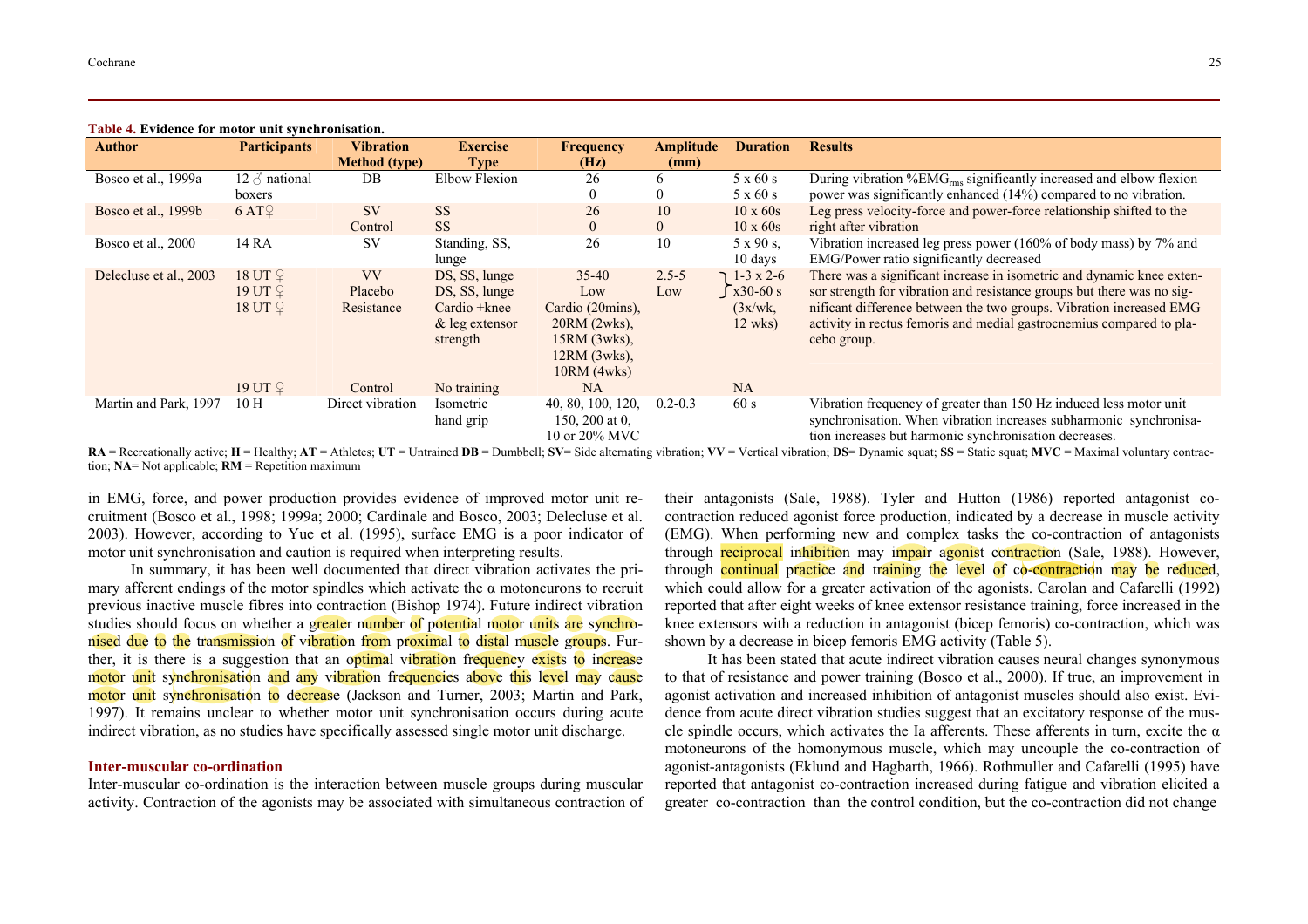| <b>Author</b>                     | <b>Participants</b>             | <b>Vibration</b>                          | <b>Exercise</b>                                                       |              | <b>Frequency Amplitude Duration</b> |                 | <b>Results</b>                                                                                                                                                                                                                                                                                                             |
|-----------------------------------|---------------------------------|-------------------------------------------|-----------------------------------------------------------------------|--------------|-------------------------------------|-----------------|----------------------------------------------------------------------------------------------------------------------------------------------------------------------------------------------------------------------------------------------------------------------------------------------------------------------------|
|                                   |                                 | <b>Method</b> (type)                      | <b>Type</b>                                                           | (Hz)         | (mm)                                |                 |                                                                                                                                                                                                                                                                                                                            |
| Abercromby et                     | 16H                             | VV, SV                                    | DS                                                                    | 30           | 4                                   | 30 s            | EMG activity of the leg                                                                                                                                                                                                                                                                                                    |
| al., 2007a                        | $(9\text{C}, 7\text{C})$        | VV, SV                                    | <b>SS</b>                                                             | 30           | 4                                   | 30 s            | signifi-<br>extensors<br>were<br>cantly greater during SV<br>than VV. Proximal leg<br>muscles were<br>activated<br>more than distal muscles.                                                                                                                                                                               |
| Mischi and<br>Cardinale, 2009     | 12H<br>$(5\text{C}, 7\text{C})$ | Custom built<br>isometric<br>elbow device | Isometric<br>$(20\%, 40\%,$<br>$60\%, 80\%,$<br>$100\%$ max<br>force) | 28           | <b>NR</b>                           | 15 <sub>s</sub> | Vibration<br>significantly<br>increased<br>coactivation<br>during elbow extension<br>for lower loads $(20\% \&$<br>40% max effort) but no<br>differences in coactivation                                                                                                                                                   |
|                                   |                                 |                                           | Isometric<br>$(20\%, 40\%,$<br>60%, 80%,<br>$100\%$ max<br>force)     | $\mathbf{0}$ | <b>NR</b>                           | 15s             | reported<br>during<br>were<br>elbow flexion.                                                                                                                                                                                                                                                                               |
| Rothmuller and<br>Cafarelli, 1995 | $10 H \, \text{O}$              | Direct vibra-<br>tion                     | Isometric<br>Knee<br>extension                                        | 1500         | 1.5                                 | 15 <sub>s</sub> | Vibration of the agonist<br>increased antagonist coac-<br>tivity but it did not change<br>the rate at which coactiva-<br>tion<br>increased<br>during<br>fatigue. During vibration<br>bicep femoris coactivation<br>was greater during vibra-<br>tion, but it did not change<br>during fatigue with or<br>without vibration |

# **Table 5. Evidence for Inter-muscular co-ordination.**

 $H =$  Healthy;  $SV =$  Side alternating vibration;  $VV =$  Vertical vibration;  $NR =$  Not reported

during the fatigue of either condition.

## **Central motor command**

Recently, Abercromby et al. (2007a) suggested that acute indirect vibration causes neuromuscular responses that could be partly modulated by the co-contraction of the musculature acting at the knee joint. A study conducted by Mischi and Cardinale (2009), investigated muscle activation and co-contraction of the biceps and triceps brachii muscles during isometric exercise with and without vibration. Using an electromagnetic actuator, mechanical sinusoidal vibrations generated a frequency of 28 Hz, which was applied to the biceps and triceps brachii for 15 s. They observed that co-contraction occurred at low levels of muscle force (20% and 40% maximum sustained force) during elbow extension, suggesting that co-contraction may serve to stabilise the joint, but it does not modulate agonist force production (Table 5). The authors concluded that vibration could be a viable option in the early stages of rehabilitation where low levels of muscle force are required due to limited joint mobility.

In summary, Mischi and Cardinale (2009) findings provide some new insights to the response of superimposing vibration on agonist, antagonist and co-contraction of muscles. However, caution is advised, as the study utilized a single vibration frequency (28 Hz) with brief exposures to vibration and the recorded absence of amplitude also limits the findings of the study. Therefore, further studies investigating lower and upper limb vibration would assist in explaining the role that intramuscular coordination has in vibration.

Direct application of high frequency vibration on muscle and tendon activates Ia afferent of the muscle spindles and to a lesser extent, the secondary afferents and Ib afferents of the golgi tendon organ (Roll et al., 1989). However, there is evidence to support the notion that cortical areas of the brain receive and process proprioceptive information when direct high frequency vibration is applied, which generates evoked cortical potentials (Munte et al., 1996). It appears that muscle afferent input to the cerebral cortex plays a role in motor control (Wiesendanger and Miles, 1982); 30% of central motor drive is attributed to muscle afferent excitability (Macefield et al., 1993). Moreover, it has been reported that Ia afferent input has the ability to excite the corticospinal pathway (Carson et al., 2004) and **activate the cor**tical motor areas (Lewis et al., 2001). To examine the potential changes of the motor cortex, the transcranial magnetic stimulation (TMS) method has been used to study the excitability of the corticospinal system, as well as the intracortical inhibitory and facilitatory processes. In brief, TMS delivers pulses to the motor cortex through a double cone coil placed over the scalp. It has been reported that motor-evoked potentials of TMS were enhanced when direct vibration  $(f = 80 \text{ Hz})$  was applied to extensor carpi radialis muscle (Kossev et al., 2001). Researchers have also suggested anecdotally that acute indirect vibration may influence the motor cortex to increase muscular performance (Cardinale and Bosco, 2003).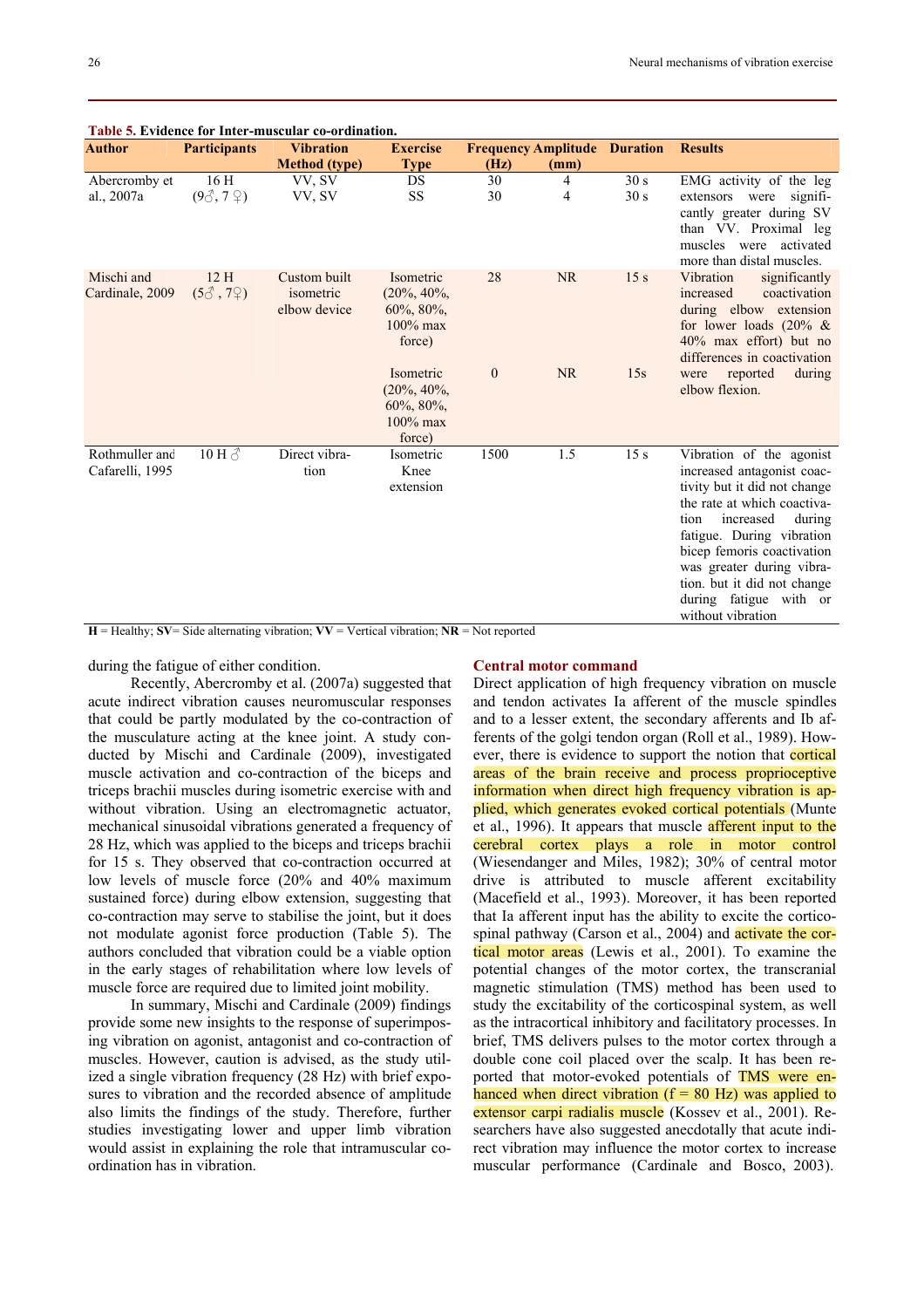| rable 6. Evidence for central command. |                                                               |                         |                        |                |                                     |                |                                                                                                                                                                                      |  |  |  |
|----------------------------------------|---------------------------------------------------------------|-------------------------|------------------------|----------------|-------------------------------------|----------------|--------------------------------------------------------------------------------------------------------------------------------------------------------------------------------------|--|--|--|
| <b>Author</b>                          | <b>Participants</b>                                           | <b>Vibration</b>        | <b>Exercise</b>        |                | <b>Frequency Amplitude Duration</b> |                | <b>Results</b>                                                                                                                                                                       |  |  |  |
|                                        |                                                               | <b>Method (type)</b>    | <b>Type</b>            | (Hz)           | (mm)                                |                |                                                                                                                                                                                      |  |  |  |
| Kossev et al.,<br>1999                 | 5 H $(3\text{A}, 2\text{C})$                                  | Direct<br>vibration arm | <b>Static</b>          | 80             | 0.5                                 | 4 s            | Vibration significantly in-<br>creased motor evoked poten-<br>tials from transcranial mag-<br>netic stimulation suggesting<br>that cortical mechanisms are<br>involved in vibration. |  |  |  |
| Mileva et al.,<br>2009                 | 7H <sub>2</sub>                                               | VV platform             | <b>SS</b><br><b>SS</b> | 30<br>$\theta$ | 1.6<br>$\theta$                     | 330 s<br>330 s | During vibration the ampli-<br>tude of the tibialis anterior<br>evoked<br>potentials<br>motor<br>were significantly increased<br>compared to no vibration                            |  |  |  |
|                                        | $H =$ Healthy: $VV =$ Vertical vibration: $SS =$ Static squat |                         |                        |                |                                     |                |                                                                                                                                                                                      |  |  |  |

# **Table 6. Evidence for central command.**

Mileva et al. (2009) investigated the effects of acute indirect vibration ( $f = 30$  Hz,  $A = 1.5$ mm, VV) on corticospinal excitability and intracortical processes by studying motor-evoked potentials in the tibialis anterior and soleus muscles in response to TMS of the contralateral motor cortical leg area (Table 6). They found that acute indirect vibration increased the tibialis anterior corticospinal excitability pathway, but the intracortical facilitatory processing for the tibialis anterior was reduced. However, no significant changes were evident in the corticospinal excitability or intracortical facilitatory of the soleus. These findings suggest that acute indirect vibration may stimulate the corticospinal pathway; however, no performance measures were included with TMS.

In summary, there have been promising findings on vibration training and central motor command. Studies both confirm and refute the concept that direct and indirect vibration elicits a motor cortex response. Therefore, extensive research is required in the area of indirect vibration training to confirm that vibration causes an excitatory response in the motor cortex. Future indirect vibration studies should focus on expanding vibration platform research utilizing a range of vibration frequencies, amplitudes, durations and postural positions. Further vibration work is also required on the quadriceps and hamstrings to determine if acute indirect vibration truly increases the excitability of the corticospinal pathway.

## **Conclusion**

Acute direct vibration is normally applied to the muscle or tendon using a high vibration frequency (>100 Hz), a low amplitude (1-2mm) and brief duration (2-15 s). Contrary, acute indirect vibration is administered intermittently  $(5 \times 1 \text{ min})$  or continuously  $(3-5 \text{ min})$  at a frequency of 25-45 Hz and amplitude of 2-10 mm, which increases muscle (EMG) activity, muscle force, and power, suggesting that neural mechanisms are the main contributor. Spinal reflexes, muscle tuning, neuromuscular aspects and central motor command have been purported as possible neural mechanisms. However, it is unclear from the current research which mechanism(s) are responsible for enhancing muscular performance, it could be, that multiple mechanisms are involved. Current acute indirect vibration research lack standardization of testing and training protocols. Therefore, direct comparisons between studies are impractical, making it difficult to identify the underlying mechanism(s). The current inconsistency that exists in reporting and standardising acute indirect vibration protocols can be eliminated if future acute indirect vibration research adheres to the procedural recommendations developed by an expert international vibration research panel in 2010 (Rauch et al., 2010). Future acute indirect vibration research should focus on assessing single motor unit discharge, as this would provide further information in regards to motor unit frequency and motor unit synchronisation and assessing spinal reflexes during vibration would further enhance valuable knowledge of confirming the possible neural mechanisms.

### **References**

- Aagaard, P., Simonsen, E.B., Andersen, J.L., Magnusson, P. and Dyhre-Poulsen, P. (2002) Increased rate of force development and neural drive of human skeletal muscle following resistance training. *Journal of Applied Physiology* **93,** 1318-1326.
- Abercromby, A.F.J., Amonette, W.E., Layne, C.S., McFarlin, B.K., Hinman, M.R. and Paloski, W.H. (2007a) Variation in neuromuscular responses during acute whole-body vibration exercise. *Medicine and Science in Sports and Exercise* **39,** 1642-1650.
- Abercromby, A.F.J., Amonette, W.E., Layne, C.S., McFarlin, B.K., Hinman, M.R. and Paloski, W.H. (2007b) Vibration exposure and biodynamic responses during whole-body vibration training. *Medicine and Science in Sports and Exercise* **39,** 1794- 1800.
- Arcangel, C.S., Johnston, R. and Bishop, B. (1971) The achilles tendon reflex and the h-response during and after tendon vibration. *Physical Therapy* **51,** 889-905.
- Armstrong, W.J., Nestle, H.N., Grinnell, D.C., Cole, L.D., Van Gilder, E.L., Warren, G.S. and Capizzi, E.A. (2008) The acute effect of whole-body vibration on the hoffmann reflex. *Journal of Strength and Conditioning Research* **22,** 471-476.
- Bazett-Jones, D.M., Finch, H.W. and Dugan, E.L. (2008) Comparing the effects of various whole-body vibration accelerations on counter-movement jump performance. *Journal of Sports Science and Medicine* **7,** 144-150.
- Bianconi, R. and and van der Meulen, J. (1963) The response to vibration of the end organs of mammalian muscle spindles. *Journal of Neurophysiology* **26,** 177-190.
- Bishop, B. (1974) Vibratory stimulation neurophysiology of motor responses evoked by vibratory stimulation. *Physical Therapy* **54,** 1273-1282.
- Bongiovanni, L.G. and Hagbarth, K.E. (1990) Tonic vibration reflexes elicited during fatigue from maximal voluntary contractions in man. *Journal of Physiology-London* **423,** 1-14.
- Bosco, C., Cardinale, M. and Tsarpela, O. (1999a) Influence of vibration on mechanical power and electromyogram activity in human arm flexor muscles. *European Journal of Applied Physiology and Occupational Physiology* **79,** 306-311.
- Bosco, C., Cardinale, M., Tsarpela, O., Colli, R., Tihanyi, J., Duvillard,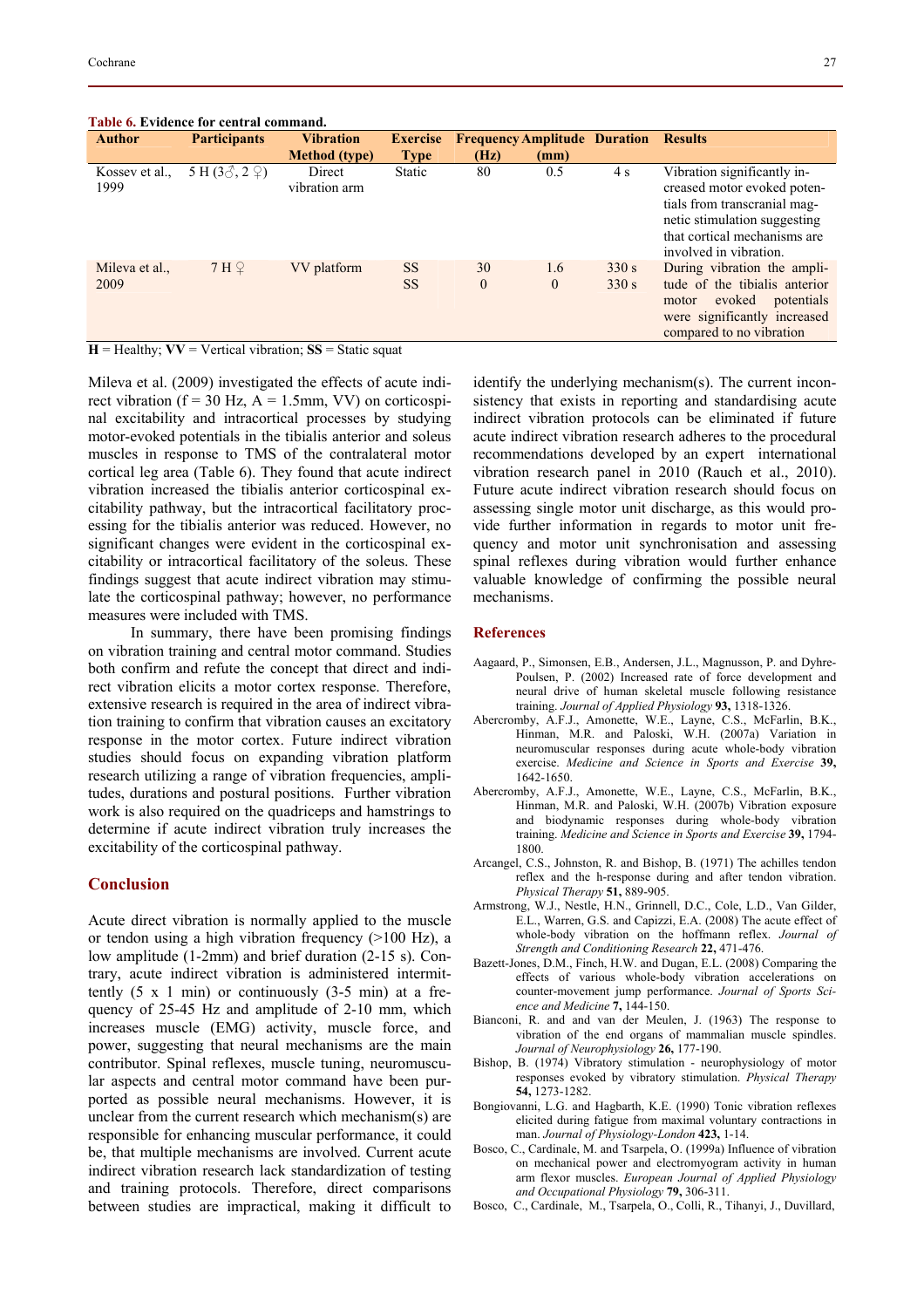S.P. and Viru, A. (1998) The influence of whole body vibration on jumping performance. *Biology of Sport* **15,** 157-164.

- Bosco, C., Colli, R., Introini, E., Cardinale, M., Tsarpela, O., Madella, A., Tihanyi, J. and Viru, A. (1999b) Adaptive responses of human skeletal muscle to vibration exposure. *Clinical Physiology* **19,** 183-187.
- Bosco, C., Iacovelli, M., Tsarpela, O. and Viru, A. (2000) Hormonal responses to whole body vibration in men. *European Journal of Applied Physiology and Occupational Physiology* **81,** 449-454.
- Brown, M.C., Engberg, I. and Matthews, P.B. (1967) The relative sensitivity to vibration of muscle receptors of the cat. *Journal of Physiology-London* **192,** 773-800.
- Burke, D., Hagbarth, K.E., Lofstedt, L. and Wallin, B.G. (1976) Responses of human muscle-spindle endings to vibration of non-contracting muscles. *Journal of Physiology-London* **261,** 673-693.
- Cardinale, M. and Bosco, C. (2003) The use of vibration as an exercise intervention. *Exercise and Sport Sciences Reviews* **31,** 3-7.
- Cardinale, M. and Lim, J. (2003) Electromyography activity of vastus lateralis muscle during whole-body vibrations of different frequencies. *Journal of Strength and Conditioning Research* **17,** 621-624.
- Cardinale, M. and Wakeling, J. (2005) Whole body vibration exercise: Are vibrations good for you? *British Journal of Sports Medicine* **39,** 585-589.
- Carolan, B. and Cafarelli, E. (1992) Adaptations in coactivation after isometric resistance training. *Journal of Applied Physiology* **73,** 911-917.
- Carson, R.G., Riek, S., Mackey, D.C., Meichenbaum, D.P., Willms, K., Forner, M. and Byblow, W.D. (2004) Excitability changes in human forearm corticospinal projections and spinal reflex pathways during rhythmic voluntary movement of the opposite limb. *Journal of Physiology-London* **560,** 929-940.
- Chesley, A., Macdougall, J.D., Tarnopolsky, M.A., Atkinson, S.A. and Smith, K. (1992) Changes in human muscle protein-synthesis after resistance exercise. *Journal of Applied Physiology* **73,** 1383-1388.
- Cochrane, D.J., Loram, I.D., Stannard, S.R. and Rittweger, J. (2009) Changes in joint angle, muscle-tendon complex length, muscle contractile tissue displacement and modulation of emg activity during acute whole-body vibration *Muscle and Nerve* **40,** 420- 429.
- Cochrane, D.J., Sartor, F., Winwood, K., Stannard, S.R., Narici, M. and Rittweger, J. (2008) A comparison of the acute physiologic effects of acute whole-body vibration exercise in young and older people. *Archives of Physical Medicine and Rehabilitation* **89,** 815-821.
- Cochrane, D.J. and Stannard, S.R. (2005) Acute whole body vibration training increases vertical jump and flexibility performance in elite female field hockey players. *British Journal of Sports Medicine* **39,** 860-865.
- Cochrane, D.J., Stannard, S.R., Firth, E.C. and Rittweger, J. (2010a) Acute whole-body vibration elicits post-activation potentiation. *European Journal of Applied Physiology* **108,** 311-319.
- Cochrane, D.J., Stannard, S.R., Firth, E.C. and Rittweger, J. (2010b) Comparing muscle temperature during static and dynamic squatting with and without whole-body vibration. *Clinical Physiology and Functional Imaging* **30,** 223-229.
- De Gail, P., Lance, J.W., and Neilson, P.D. (1966) Differential effects on tonic and phasic reflex mechanisms produced by vibration of muscles in man. *Journal of Neurology Neurosurgery and Psychiatry* **29,** 1-11.
- Delecluse, C., Roelants, M. and Verschueren, S. (2003) Strength increase after whole-body vibration compared with resistance training. *Medicine and Science in Sports and Exercise* **35,** 1033- 1041.
- Delwaide, P.J. and Toulouse, P. (1980) Jendrassik maneuver vs controlled contractions conditioning the excitability of soleus mono-synaptic reflexes. *Archives of Physical Medicine and Rehabilitation* **61,** 505-510.
- Desmedt, J.E. and Godaux, E. (1977) Ballistic contractions in man characteristic recruitment pattern of single motor units of tibialis anterior muscle. *Journal of Physiology-London* **264,**  673-693.
- Desmedt, J.E. and Godaux, E. (1978) Mechanism of the vibration paradox - excitatory and inhibitory effects of tendon vibration on single soleus muscle motor units in man. *Journal of Physiology-London* **285,** 197-207.
- Dowman, R. and Wolpaw, J.R. (1988) Jendrassik maneuver facilitates soleus h-reflex without change in average soleus motoneuron pool membrane-potential. *Experimental Neurology* **101,** 288- 302.
- Eklund, G. and Hagbarth, K.E. (1965) Motor effects of vibratory muscle stimuli in man. *Electroencephalography and Clinical Neurophysiology* **19,** 619.
- Eklund, G. and Hagbarth, K.E. (1966) Normal variability of tonic vibration reflexes in man. *Experimental Neurology* **16,** 80-92.
- Ettema, G.J.C. and Huijing, P.A. (1994) Frequency-response of rat gastrocnemius medialis in small amplitude vibrations. *Journal of Biomechanics* **27,** 1015-1022.
- Fling, B.W., Christie, A. and Kamen, G. (2009) Motor unit synchronization in fdi and biceps brachii muscles of strengthtrained males. *Journal of Electromyography and Kinesiology* **19,** 800-809.
- Gabriel, D.A., Kamen, G. and Frost, G. (2006) Neural adaptations to resistive exercise: Mechanisms and recommendations for training practices. *Sports Medicine* **36,** 133-139.
- Gandevia, S.C. (2001) Spinal and supraspinal factors in human muscle fatigue. *Physiological Reviews* **81,** 1725-1789.
- Gillies, J.D., Lance, J.W., Neilson, P.D. and Tassinar, C.A. (1969) Presynaptic inhibition of monosynaptic reflex by vibration. *Journal of Physiology-London* **205,** 329-339.
- Griffin, L., Garland, S.J., Ivanova, T. and Gossen, E.R. (2001) Muscle vibration sustains motor unit firing rate during submaximal isometric fatigue in humans. *Journal of Physiology-London* **535,** 929-936.
- Hagbarth, K.E. (1967) Emg studies of stretch reflexes in man. *Electroencephalography and Clinical Neurophysiology* Suppl **25,** 74-79
- Hagbarth, K.E., Kunesch, E.J., Nordin, M., Schmidt, R. and Wallin, E.U. (1986) Gamma-loop contributing to maximal voluntary contractions in man. *Journal of Physiology-London* **380,** 575- 591.
- Hopkins, J.T., Fredericks, D., Guyon, P.W., Parker, S., Gage, M., Feland, J.B. and Hunter, I. (2008) Whole body vibration does not potentiate the stretch reflex. *International Journal of Sports Medicine* **30,** 124-129.
- Issurin, V.B. and Tenenbaum, G. (1999) Acute and residual effects of vibratory stimulation on explosive strength in elite and amateur athletes. *Journal of Sports Sciences* **17,** 177-182.
- Jackson, S.W. and Turner, D.L. (2003) Prolonged muscle vibration reduces maximal voluntary knee extension performance in both the ipsilateral and the contralateral limb in man. *European Journal of Applied Physiology* **88,** 380-386.
- Jendrassik, E. (1885) Zur untersuchgamethode des kniephanomens. *Neuroloogisches Centralblatt* **4,** 412-415.
- Kamen, G. and Knight, C.A. (2004) Training-related adaptations in motor unit discharge rate in young and older adults. *Journals of Gerontology Series A-Biological Sciences and Medical Sciences* **59,** 1334-1338.
- Kerschan-Schindl, K., Grampp, S., Henk, C., Resch, H., Preisinger, E., Fialka-Moser, V. and Imhof, H. (2001) Whole-body vibration exercise leads to alterations in muscle blood volume. *Clinical Physiology* **21,** 377-382.
- Kinser, A.M., Ramsey, M.W., O'Bryant, H.S., Ayres, C.A., Sands, W.A. and Stone, M.H. (2008) Vibration and stretching effects on flexibility and explosive strength in young gymnasts. *Medicine and Science in Sports and Exercise* **40,** 133-140.
- Kossev, A., Siggelkow, S., Kapels, H.H., Dengler, R. and Rollnik, J.D. (2001) Crossed effects of muscle vibration on motor-evoked potentials. *Clinical Neurophysiology* **112,** 453-456.
- Kraemer, W.J., Adams, K., Cafarelli, E., Dudley, G.A., Dooly, C., Feigenbaum, M.S., Fleck, S.J., Franklin, B., Fry, A.C., Hoffman, J.R., Newton, R.U., Potteiger, J., Stone, M.H., Ratamess, N.A. and Triplett-McBride, T. (2002) Joint position statement: Progression models in resistance training for healthy adults. *Medicine and Science in Sports and Exercise* **34,** 364- 380.
- Lance, J.W., Degail, P. and Neilson, P.D. (1966) Tonic and phasic spinal cord mechanisms in man. *Journal of Neurology Neurosurgery and Psychiatry* **29,** 535-544.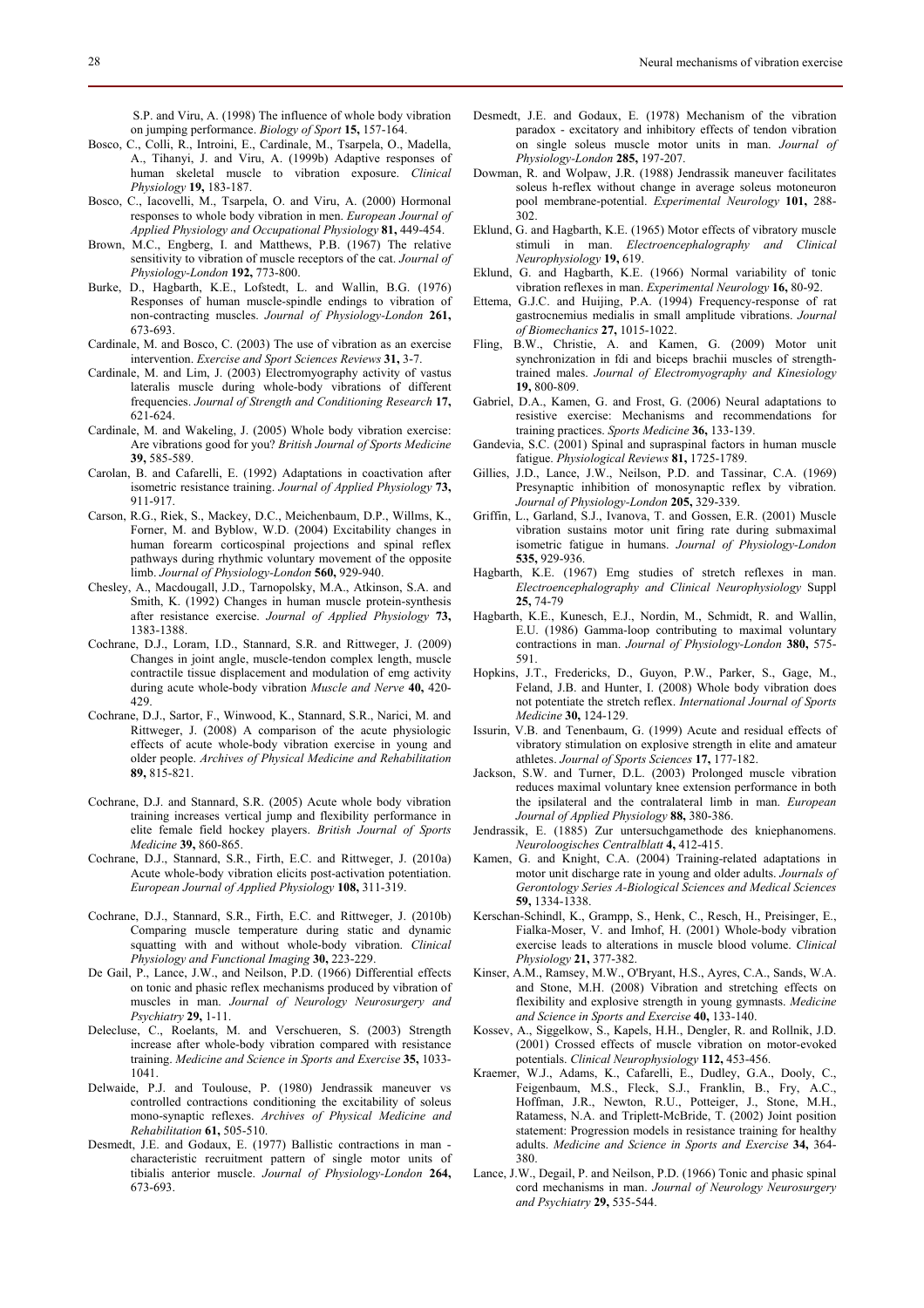- Lewis, G.N., Byblow, W.D. and Carson, R.G. (2001) Phasic modulation of corticomotor excitability during passive movement of the upper limb: Effects of movement frequency and muscle specificity. *Brain Research* **900,** 282-294.
- Luo, J., McNamara, B. and Moran, K. (2005) The use of vibration training to enhance muscle strength and power. *Sports Medicine* **35,** 23-41.
- Macefield, V.G., Gandevia, S.C., Bigland-Ritchie, B., Gorman, R.B. and Burke, D. (1993) The firing rates of human motoneurons voluntarily activated in the absence of muscle afferent feedback. *Journal of Physiology-London* **471,** 429-443.
- Marsden, C.D., Meadows, J.C. and Hodgson, H.J.F. (1969) Observations on reflex response to muscle vibration in man and its voluntary control. *Brain* **92,** 829-846.
- Martin, B.J. and Park, H.S. (1997) Analysis of the tonic vibration reflex: Influence of vibration variables on motor unit synchronization and fatigue. *European Journal of Applied Physiology and Occupational Physiology* **75,** 504-511.
- Matthews, P.B. (1966) The reflex excitation of the soleus muscle of the decerebrate cat caused by vibration applied to its tendon. *Journal of Physiology-London* **184,** 450-472.
- Melnyk, M., Kofler, B., Faist, M., Hodapp, M. and Gollhofer, A. (2008) Effect of a whole-body vibration session on knee stability. *International Journal of Sports Medicine* **29,** 839-844.
- Mester, J., Kleinoder, H. and Yue, Z. (2006) Vibration training: Benefits and risks. *Journal of Biomechanics* **39,** 1056-1065.
- Mileva, K.N., Bowtell, J.L. and Kossev, A.R. (2009) Effects of lowfrequency whole-body vibration on motor-evoked potentials in healthy men. *Experimental Physiology* **94,** 103-116.
- Milner-Brown, H.S., Stein, R.B. and Lee, R.G. (1975) Synchronization of human motor units: Possible roles of exercise and supraspinal reflexes. *Electroencephalography and Clinical Neurophysiology* **38,** 245-254.
- Mischi, M. and Cardinale, M. (2009) The effects of a 28-hz vibration on arm muscle activity during isometric exercise. *Medicine and Science in Sports and Exercise* **41,** 645-652.
- Moran, K., McNamara, B. and Luo, J. (2007) Effect of vibration training in maximal effort (70% 1RM) dynamic bicep curls. *Medicine and Science in Sports and Exercise* **39,** 526-533.
- Munte, T.F., Jobges, E.M., Wieringa, B.M., Klein, S., Schubert, M., Johannes, S. and Dengler, R. (1996) Human evoked potentials to long duration vibratory stimuli: Role of muscle afferents. *Neuroscience Letters* **216,** 163-166.
- Nigg, B.M. (1997) Impact forces in running. *Current Opinion in Orthopedics* **8,** 43-47.
- Nishihira, Y., Iwaski, T., Hatta, A., Wasaka, T., Kanada, T., Kuroiwa, K., Akiyawa, S., Kida, T. and Ryol, K. (2002) Effect of whole body vibration stimulus and voluntary contraction on motoneuron pool. *Advances in Exercise and Sports Physiology* **8,** 83-86.
- Nordlund, M.M. and Thorstensson, A. (2007) Strength training effects of whole-body vibration? *Scandinavian Journal of Medicine and Science in Sports* **17,** 12-17.
- Patten, C., Kamen, G. and Rowland, D.M. (2001) Adaptations in maximal motor unit discharge rate to strength training in young and older adults. *Muscle and Nerve* **24,** 542-550.
- Rauch, F., Sievanen, H., Boonen, S., Cardinale, M., Degens, H., Felsenberg, D., Roth, J., Schoenau, E., Verschueren, S. and Rittweger, J. (2010) Reporting whole-body vibration intervention studies: Recommendations of the international society of musculoskeletal and neuronal interactions. *Journal of Musculoskeletal and Neuronal Interactions* **10,** 193-198.
- Ribot-Ciscar, E., Rossi-Durand, C. and Roll, J.P. (1998) Muscle spindle activity following muscle tendon vibration in man. *Neuroscience Letters* **258,** 147-150.
- Rittweger, J. (2010) Vibration as an exercise modality: How it may work, and what its potential might be. *European Journal of Applied Physiology* **108,** 877-904.
- Rittweger, J., Mutschelknauss, M. and Felsenberg, D. (2003) Acute changes in neuromuscular excitability after exhaustive whole body vibration exercise as compared to exhaustion by squatting exercise. *Clinical Physiology and Functional Imaging* **23,** 81- 86.
- Rittweger, J., Schiessl, H. and Felsenberg, D. (2001) Oxygen uptake during whole-body vibration exercise: Comparison with squatting as a slow voluntary movement. *European Journal of Applied Physiology* **86,** 169-173.
- Ritzmann, R., Kramer, A., Gruber, M., Gollhofer, A. and Taube, W. (2010) EMG activity during whole body vibration: Motion artifacts or stretch reflexes? *European Journal of Applied Physiology* **110,** 143-151.
- Roll, J.P., Vedel, J.P. and Ribot, E. (1989) Alteration of proprioceptive messages induced by tendon vibration in man microneurographic study. *Experimental Brain Research* **76,** 213-222.
- Romaiguere, P., Vedel, J.P., Azulay, J.P. and Pagni, S. (1991) Differential activation of motor units in the wrist extensor muscles during the tonic vibration reflex in man. *Journal of Physiology-London* **444,** 645-667.
- Rothmuller, C. and Cafarelli, E. (1995) Effect of vibration on antagonist muscle coactivation during progressive fatigue in humans. *Journal of Physiology-London* **485,** 857-864.
- Sale, D.G. (1988) Neural adaptation to resistance training. *Medicine and Science in Sports and Exercise* **20,** S135-S145.
- Sale, D.G. (2003) Neural adaptations to strength training. In: *Strength and power in sport*. P.V. Komi, ed. Oxford: Blackwell Science. 281-314.
- Sands, W.A., McNeal, J.R., Stone, M.H. and Haff, G.G. (2008) Effect of vibration on forward split flexibility and pain perception in young male gymnasts. *International Journal of Sports Physiology and Performance* **3,** 469-481.
- Sands, W.A., McNeal, J.R., Stone, M.H., Russell, E.M. and Jemni, M. (2006) Flexibility enhancement with vibration: Acute and longterm. *Medicine and Science in Sports and Exercise* **38,** 720-725.
- Semmler, J.G. (2002) Motor unit synchronization and neuromuscular performance *Exercise and Sport Sciences Reviews* **30,** 8-14.
- Semmler, J.G. and Nordstrom, M.A. (1998) Motor unit discharge and force tremor in skill- and strength-trained individuals. *Experimental Brain Research* **119,** 27-38.
- Staron, R.S., Karapondo, D.L., Kraemer, W.J., Fry, A.C., Gordon, S.E., Falkel, J.E., Hagerman, F.C. and Hikida, R.S. (1994) Skeletalmuscle adaptations during early phase of heavy-resistance training in men and women. *Journal of Applied Physiology* **76,** 1247-1255.
- Stewart, J.A., Cochrane, D.J., and Morton, R.H. (2009) Differential effects of whole body vibration durations on knee extensor strength. *Journal of Science and Medicine in Sport* 12, 50-53.
- Torvinen, S., Kannus, P., Sievanen, H., Jarvinen, T.A.H., Pasanen, M., Kontulainen, S., Jarvinen, T.L.N., Jarvinen, M., Oja, P. and Vuori, I. (2002) Effect of a vibration exposure on muscular performance and body balance. Randomized cross-over study. *Clinical Physiology and Functional Imaging* **22,** 145-152.
- Tyler, A.E. and Hutton, R.S. (1986) Was Sherrington right about cocontractions. *Brain Research* **370(1),** 171-175.
- Wakeling, J.M. and Nigg, B.M. (2001) Modification of soft tissue vibrations in the leg by muscular activity. *Journal of Applied Physiology* **90,** 412-420.
- Wakeling, J.M., Nigg, B.M. and Rozitis, A.I. (2002) Muscle activity damps the soft tissue resonance that occurs in response to pulsed and continuous vibrations. *Journal of Applied Physiology* **93,** 1093-1103.
- Warman, G., Humphries, B. and Purton, J. (2002) The effects of timing and application of vibration on muscular contractions. *Aviation Space and Environmental Medicine* **73,** 119-127.
- Wiesendanger, M. and Miles, T.S. (1982) Ascending pathway of lowthreshold muscle afferents to the cerebral-cortex and its possible role in motor control. *Physiological Reviews* **62,** 1234-1270.
- Yao, W.X., Fuglevand, A.J. and Enoka, R.M. (2000) Motor-unit synchronization increases emg amplitude and decreases force steadiness of simulated contractions. *Journal Neurophysiology* 83, 441-452.
- Yue, G., Fuglevand, A.J., Nordstrom, M.A. and Enoka, R.M. (1995) Limitations of the surface electromyography technique for estimating motor unit synchronization. *Biological Cybernetics* 73, 223-233.